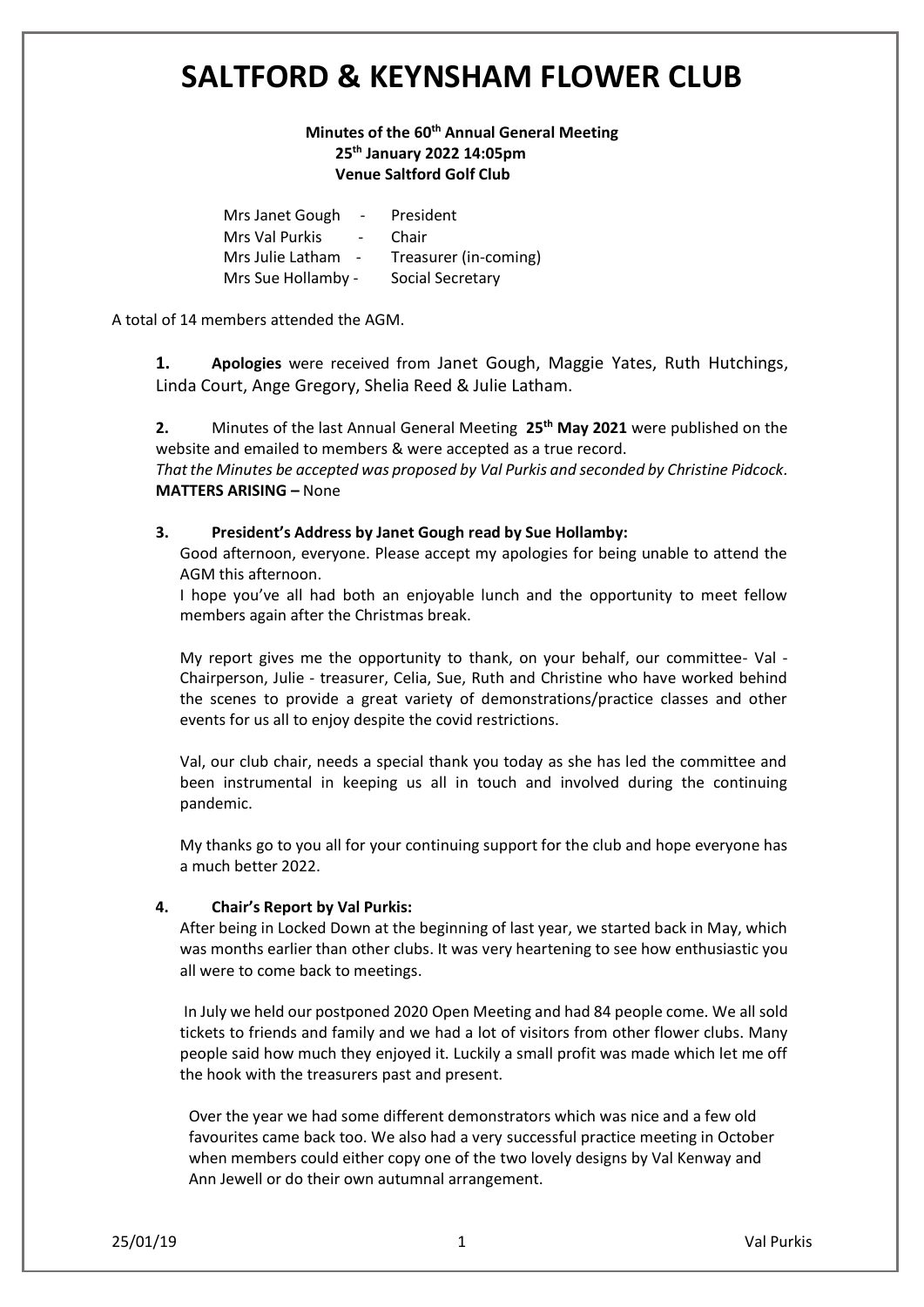We had a record number of volunteers to help with the Saltford Hall Christmas decorations and four of us went on to St John's Church Christmas Tree Festival to decorate the club's tree. It did look lovely draped with swags of ivy decorated with cones and flowers. There were bead stars made by Maddie and underneath were some ribbon stars made by Julie. The swags of Ivy with wired flowers and cones were made by Bunty, Val & Julie. There are some pictures on the website.

As I mentioned in my latest newsletter, the website has had to be rewritten as the cost of the old hosting service was prohibitive. I'm glad to say it is now up and running and will continue to be added to and improved over the coming months. This will save us money as the payment of £67.97 lasts for 4 years, usually we would pay around £90 or more per annum.

### **5. Treasurer's Report by Julie Latham read by Sue Hollamby:**

Good afternoon, everyone,

For those who don't know me I'm Julie Latham and have taken over the role of treasurer from Sue Hollamby. My thanks go to Sue for the help she's given me in finding my feet in the Flower Club and around the bank accounting system.

Also new this year is a bank account which is an amalgamation of our previous current and business reserve accounts. The new account also means that we are able to do online banking.

Spread around the tables you will find copies of the financial report for 2021 and you can see that 2020 is included as some sort of comparison – although these last 2 years are hardly ordinary.

In brief we managed to make £2366.27 and spend £2359.66 making a surplus of £6.61. The root cause of course, has been the covid pandemic which has prevented us from meeting.

For 2022 we'll attempt to get back to near normal and so the subscription fees will return to £40. **Visitors' fees for demonstrations will remain at £6.00. However, it is proposed to increase the cost of visitors' fees for practice sessions from £4.00 to £5.00. If you are all in agreement, I should like someone to propose and second so that we can vote. Val Kenway proposed the motion and Brenda Jones seconded it.**

The Chair thanked Sue for delivering Julie's speech.

### **6. Election of Officers**

**President:** Janet Gough Proposed by Shirley Hobbs & Seconded by Bunty Collett **Chair:** Val Purkis – Proposed by Shirley Hobbs & Seconded by Bunty Collett **Treasurer**: Julie Latham – Proposed by Sue Hollamby & Seconded by Celia Wallace **Secretary:** Sue Hollamby – Proposed by Val Purkis & Ann Jewell

### **6.1 Committee Members**

Ruth Hutchings has resigned from the committee for family reasons, she will re-join when able to do so. The Chair sends her thanks to Ruth for her participation on the Committee.

Celia Wallace, Christine Pidcock, are remaining as Committee Members along with the officers.

Anyone wishing to join the Committee should see Val or one of the other Committee members, we meet on the  $2^{nd}$  Tuesday of the month at  $2$ pm in one of our homes.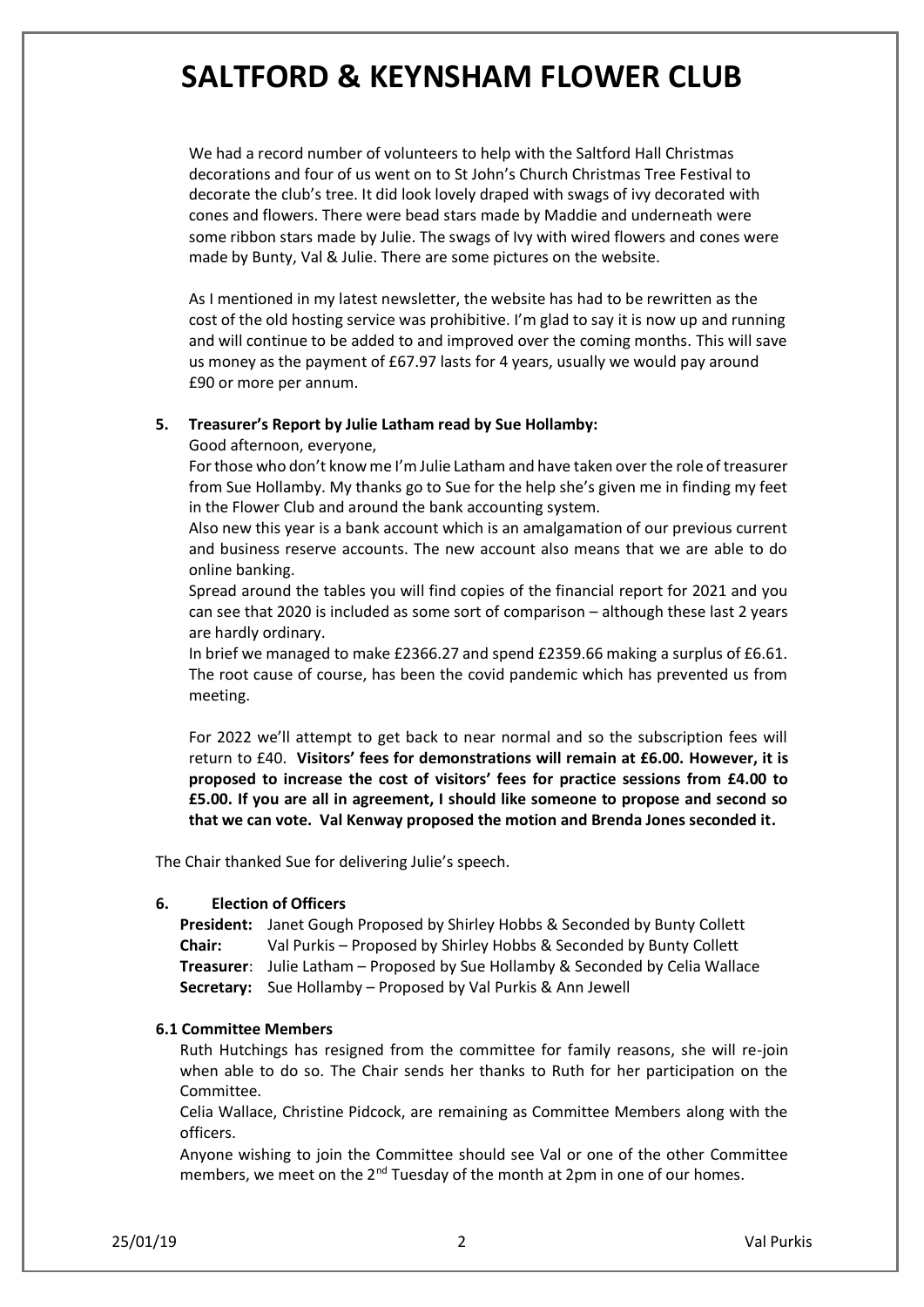## **7. Forthcoming Events**

- **February 22nd** Demonstration with Cathryn Brown entitled '50 Things that Make you Happy'
- **March 22nd** Practice Meeting entitled 'It's all about the vase', we will be exploring the use of different vases or containers for the type of flowers we are arranging, considering where they will be placed and if they will be travelling anywhere. The flyer is on the website and I've emailed a copy to you.
- **April 26th -** Demonstration with Leslie Hunt entitled 'Beside the Seaside', Leslie is a newly qualified demonstrator.
- **May 24th** Practice, making ribbon stars, ribbon roses (Sue Heath) & The Queen's Jubilee flower arrangements and hair wreaths.
- **June 28th** Demonstration with Caroline Cooper entitled 'The Language of Flowers'
- **September 27th** Demonstration with Jenny York entitled 'Barking Mad'
- **October 25th** Practice, Wreath making
- **November 22nd** Christmas Demonstration with Sharon Dower

## 7.1 **Outing & Members' Day Lunch**

## **Our Social Secretary Sue Hollamby gave us details of the American Museum:**

- **July 26th Outing** An outing to The American Museum was discussed and Sue gave us some details. Members were happy with this suggestion. The Museum House shows the diverse and complex nature of American traditions laid out in replica living rooms. There are garden tours of the newly landscaped American Garden and several exhibitions to view. We will car share and costs will be dependent on the numbers attending, to get a discount we need a minimum of 15 people. The 2022 costs are not available now but they should be under £15. Sue Hollamby will do a signup sheet.
- **August 23rd Members' Day Lunch** Christine has offered to host a Garden Tea Party starting at 2pm. The majority of members voted in favour of this. Costs per head will be worked out nearer the time.

## **8. Any Other Business**

Val Purkis asked for ideas on how to attract new members, a discussion took place with lots of ideas mentioned:

- Hold a session called Fun with Flowers
- Do flower wreaths for hair maybe at the Saltford Festival affiliation day. Ask members to do these before the day and do some on the day for people to watch.
- Hold a wreath and swag making event as well as our practice Ann Jewell will advertise this at Saltford Golf Club and may well be able to get the Golf Club meeting room free of charge. We can charge attendees for the session.
- Sue Heath mentioned advertising on Eventbrite although any event would need to be free to avoid paying the Essentials pricing per ticket £0.49 + 3.5%.. Maybe worth doing for an Open Meeting.

## **9. Starting on time**

• A good point was made to ensure we start meetings on time so people with transport booked will not miss anything. The Chair agreed that members be